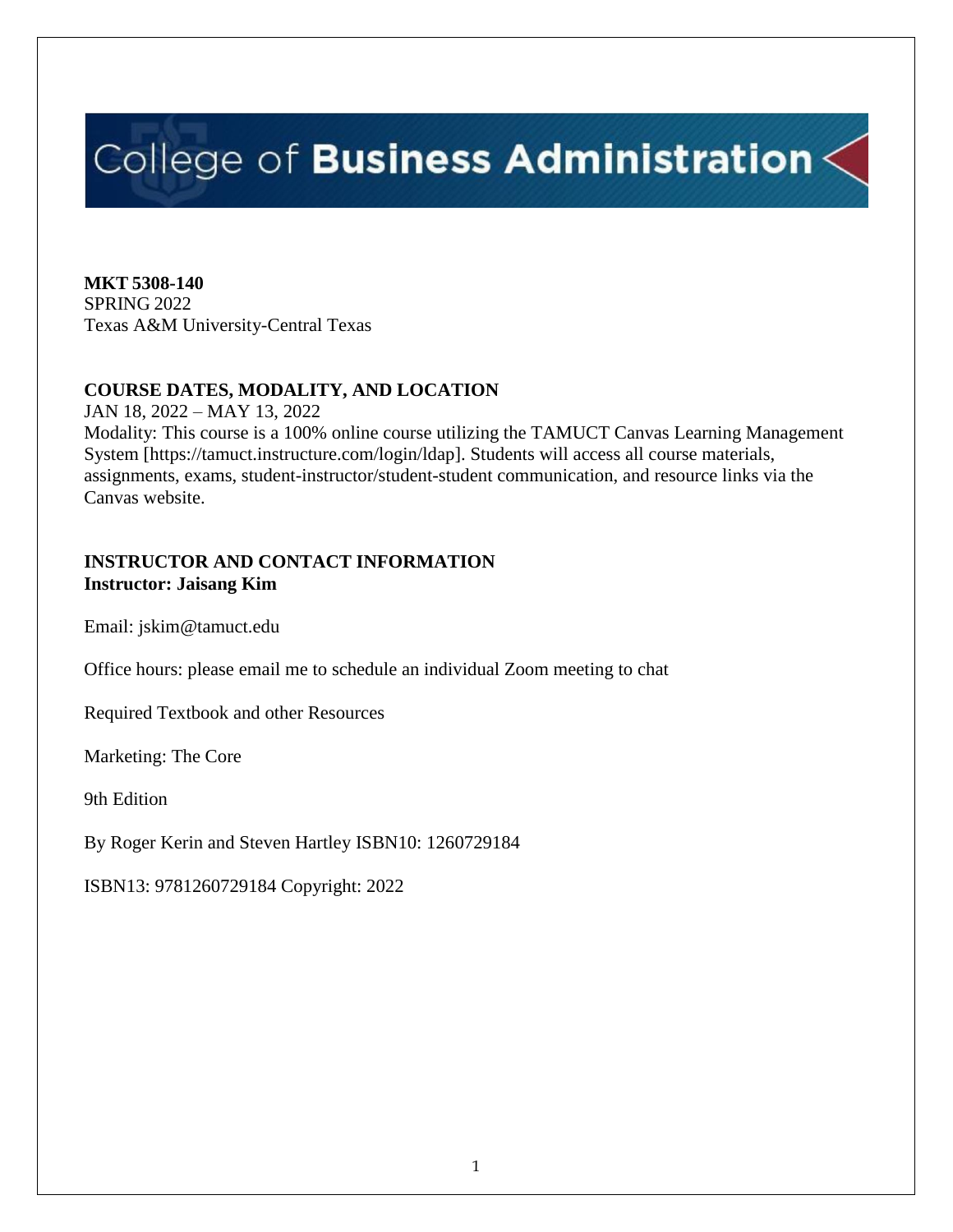# **WARRIOR SHIELD**

Emergency Warning System for Texas A&M University-Central Texas

Warrior Shield is an emergency notification service that gives Texas A&M University-Central Texas the ability to communicate health and safety emergency information quickly via email, text message, and social media. All students are automatically enrolled in Warrior Shield through their myCT email account.

Connect to Warrior Shield by 911Cellular [https://www.tamuct.edu/police/911cellular.html] to change where you receive your alerts or to opt out. By staying enrolled in Warrior Shield, university officials can quickly pass on safety-related information, regardless of your location.

## **Course Description**

This course is a general introduction to the discipline of marketing for graduate-level students. In this course, students will learn by understanding the role and value of marketing as compared to other business functions. Some important areas of emphasis include marketing environment analyses, marketing research, market segmentation, target marketing, branding, product, pricing, distribution, and marketing communication decisions. In-depth analytical skills are developed through case analyses, online discussions, and other applied assignments. Finally, this class will expose students in detail to the knowledge and application of 4P's (product, price, place, and promotion).

### **Course Objective or Goal**

At the end of the semester, students should display the following competencies:

- 1. Understand the role of marketing as compared to the other business functions
- 2. Understand, in-detail, the role of 4P's (product, price, place, and promotion)

3. Understand the core marketing concepts of market segmentation, targeting, and positioning. 4. Ability to analyze all the elements in a firm's marketing environment

5. Ability to employ a set of analytical marketing tools and tactics used in strategic decision- making.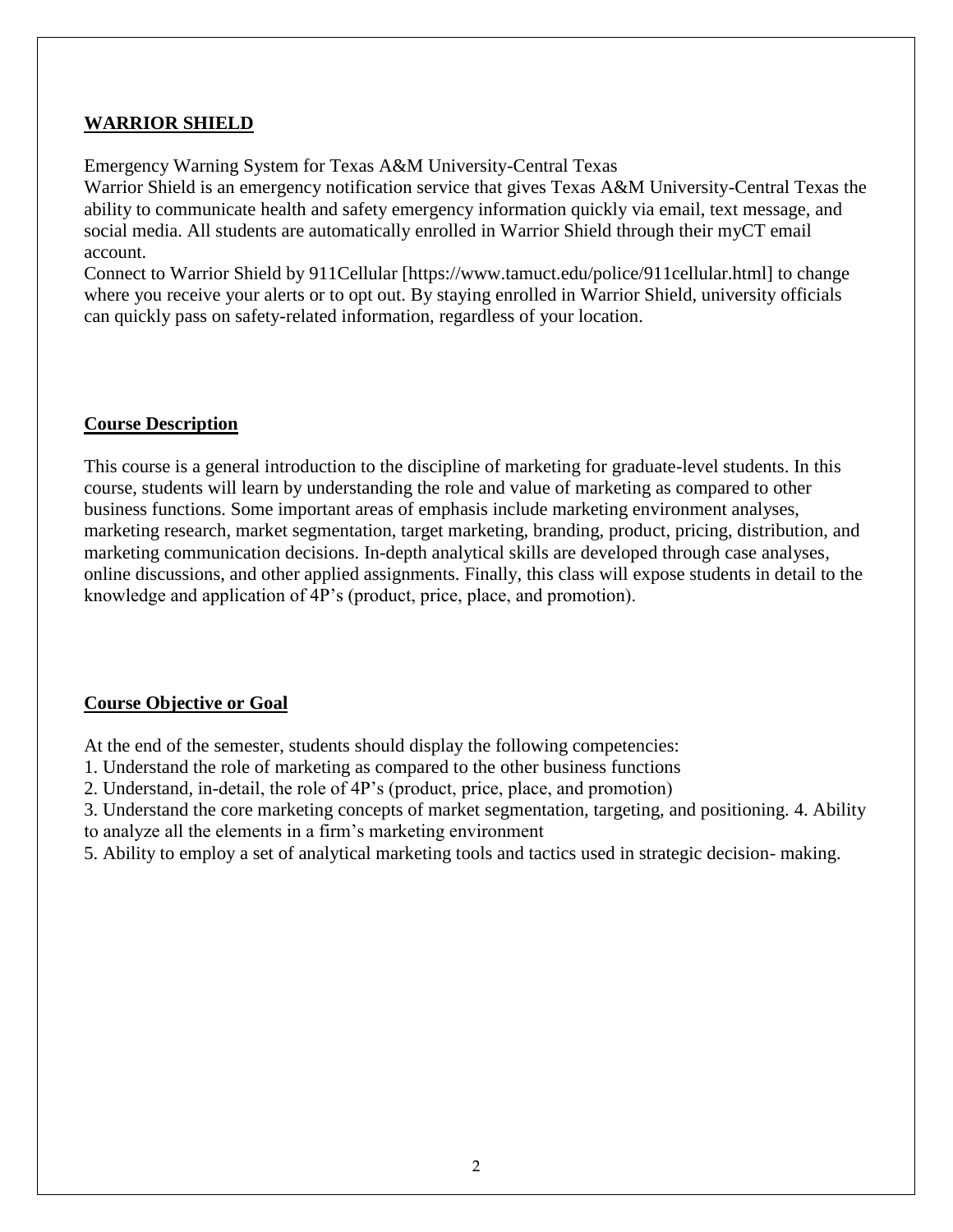## **EVALUATION AND GRADING POLICY**

Your grade will be based upon the following criteria, described in more detail below:

1) Quizzes: (40%) there will be four noncumulative quizzes (10% each).

You will have one hour to do each of them. No early exams will be given. There will be no make‐up sessions for missed term exams. The exams will have a range of question types: multiple choice, short answer, and longer answer. You should complete the exams independently and are not allowed to seek help from or

discuss the exam questions with others.

2) Weekly discussion questions: (30%).

Each week you will be required to respond to discussion questions posted. Your response should incorporate materials learned in class.

3) Writing assignment: (30%) using theories learned in class, develop a 5 year marketing plan for the company analyzed in writing assignment. By completing this group project, you will learn to connect course material with real practice. You will also learn how to communicate your ideas clearly and concisely. More specific instructions and grading criteria can be found below.

### **GUIDELINES FOR MARKETING PLAN**

The assignment is intended to give you an opportunity to apply the concepts and research methods you've learned in class by coming up with a research idea, executing it, and writing a final report of the research project. *The outline below provides you with the general instructions for the project, but you have a great deal of flexibility as to how you actually implement your project. Be creative!* 

### **Directions**

You will pick a real business in Texas, and you will assume that you have been hired by that business to develop a Marketing Plan (**Please see pages 56-70 in our textbook for your reference**). Please choose a business that is generally well-known and liked in Texas, but which could benefit by increasing sales from existing customers and attracting new customers.

Your write-up will be no longer than 20 pages, including exhibits and references (standard 1 inch margins, 12 point font, no extra white space, and double spaced typing with bullets where appropriate but not excessively used).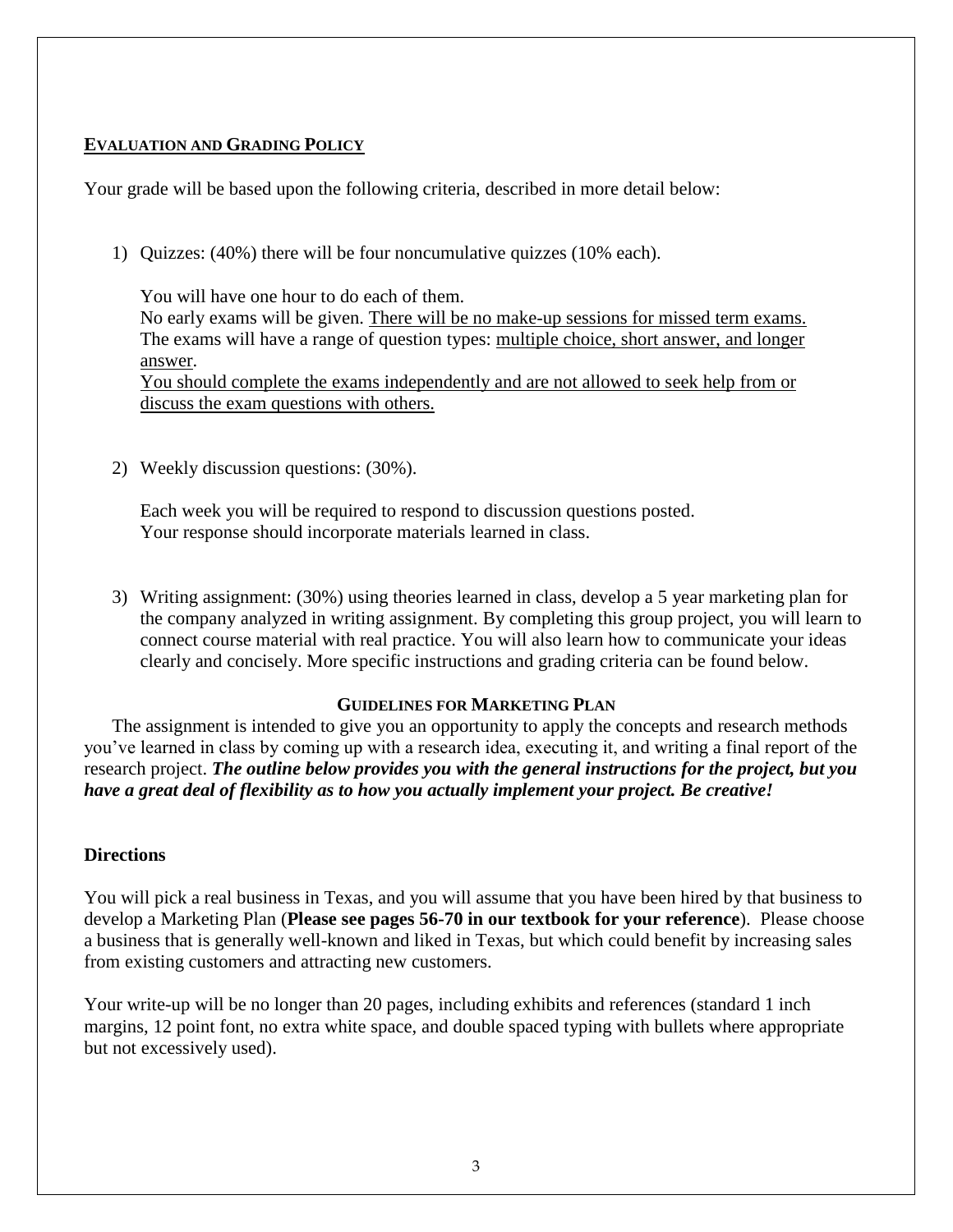Late turn-ins (more than 10 minutes) will lose 10% off the top so please be sure to get them uploaded on Canvas on time. For example, if the paper is 100 points, you will lose about 10 points for each late submission day.

#### **Grade Scale**

**90% - 100% = A 80% - 89.9% = B 70% - 79.9% = C 60% - 69.9% = D**  $<60\% = F$ 

#### **Academic Honesty**

All work submitted in this class must be your own. Cheating, plagiarizing, gaining unfair advantages over others, will NOT be tolerated

#### **COURSE SCHEDULE**

(Amount of time spent on each topic may vary.)

| <b>Week</b>             | <b>Start</b> | <b>Activity</b>            | <b>Note</b>             |
|-------------------------|--------------|----------------------------|-------------------------|
|                         | <b>Date</b>  |                            |                         |
| $\mathbf{1}$            | $18-JAN$     | <b>Course Introduction</b> | Syllabus. Introduction. |
|                         |              |                            |                         |
| $\overline{2}$          | $24-JAN$     | Chapter 1                  |                         |
|                         |              | Chapter 2                  |                         |
| 3                       | $31-JAN$     | Chapter 3                  |                         |
|                         |              | Chapter 4                  |                         |
| $\overline{\mathbf{4}}$ | 7-FEB        | Chapter 5                  |                         |